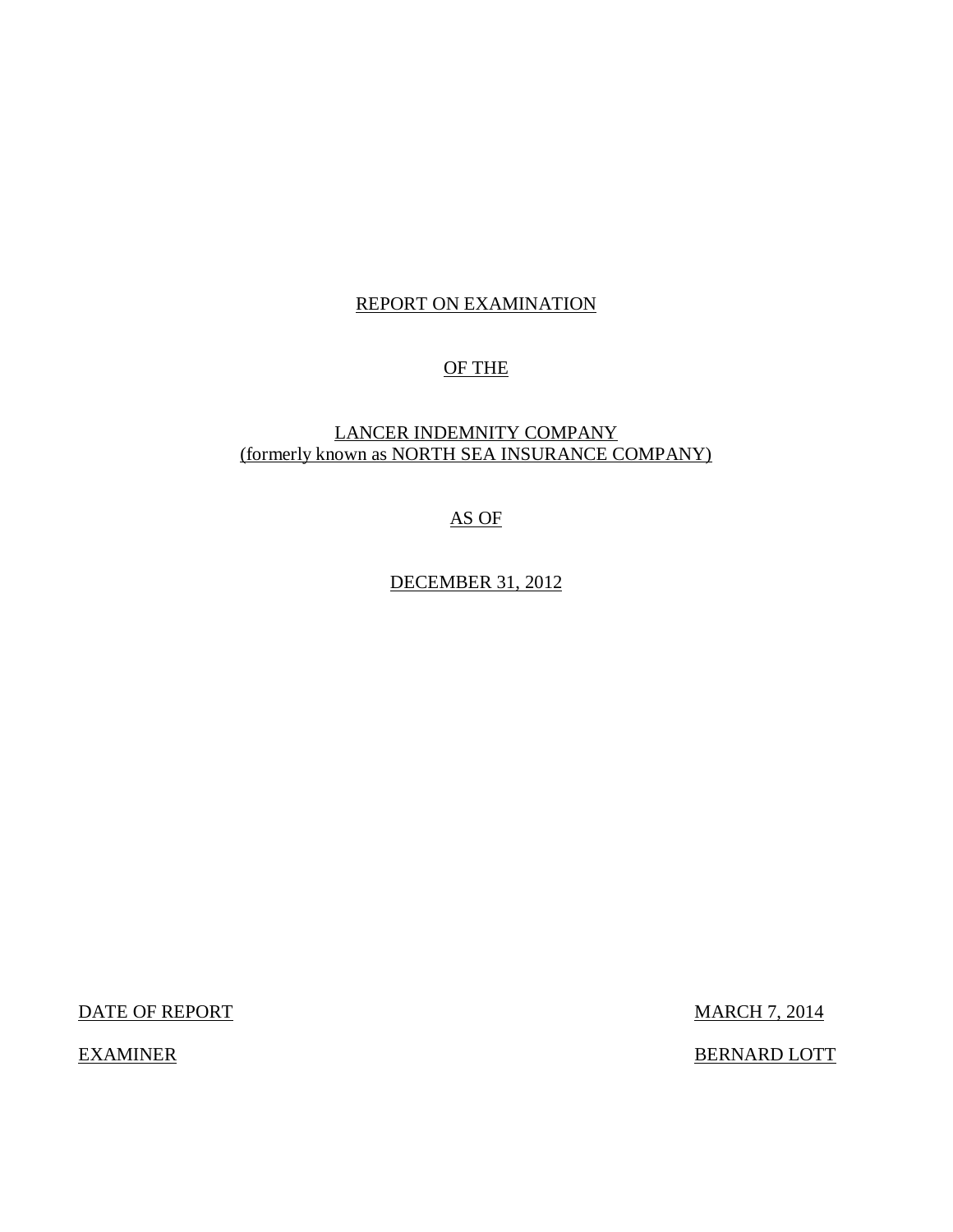### TABLE OF CONTENTS

### **ITEM NO.**

## PAGE NO.

| 1  | Scope of Examination                                                                                                                  | $\overline{2}$        |
|----|---------------------------------------------------------------------------------------------------------------------------------------|-----------------------|
| 2. | Description of Company                                                                                                                | 3                     |
|    | A. Management<br>B. Territory and plan of operation<br>C. Reinsurance<br>D. Holding company system<br>E. Significant operating ratios | 4<br>5<br>6<br>7<br>9 |
| 3. | <b>Financial Statements</b>                                                                                                           | 11                    |
|    | A. Balance sheet<br>B. Statement of income                                                                                            | 11<br>13              |
| 4. | Losses and loss adjustment expenses                                                                                                   | 14                    |
| 5. | Compliance with prior report on examination                                                                                           | 15                    |
| 6. | Summary of comments and recommendations                                                                                               | 15                    |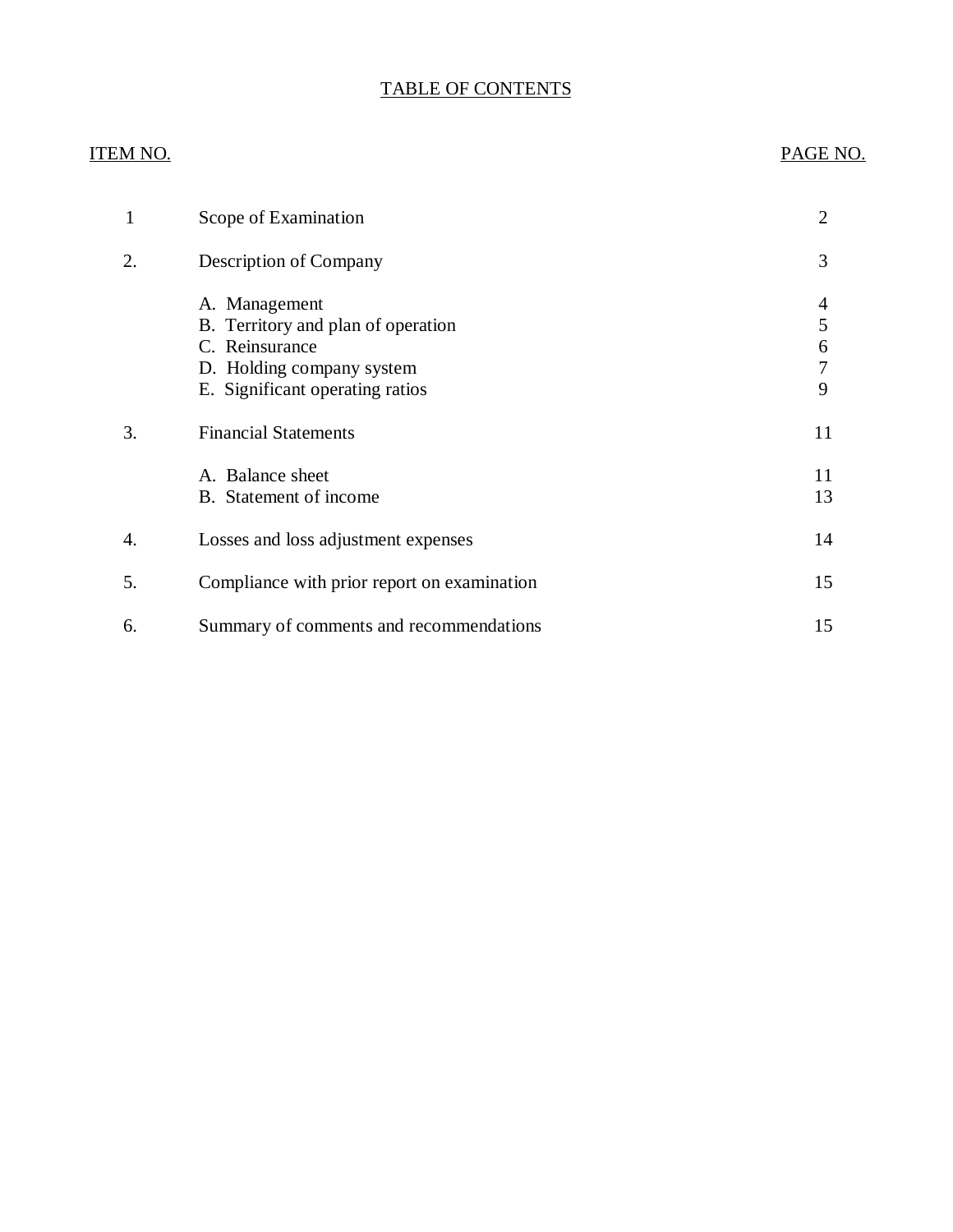

## NEW YORK STATE *DEPARTMENTof*  FINANCIAL SERVICES

Andrew M. Cuomo

Benjamin M. Lawsky Governor Superintendent Superintendent Superintendent Superintendent Superintendent Superintendent Superintendent

March 7, 2014

 Honorable Benjamin M. Lawsky Superintendent of Financial Services Albany, New York 12257

Sir:

 Pursuant to the requirements of the New York Insurance Law, and in compliance with the instructions contained in Appointment Number 31064 dated September 27, 2013, attached hereto, I have made an examination into the condition and affairs of Lancer Indemnity Company (formerly known as North Sea Insurance Company) as of December 31, 2012, and submit the following report thereon.

 Wherever the designation "the Company" appears herein without qualification, it should be understood to indicate the Lancer Indemnity Company.

 Wherever the term "Department" appears herein without qualification, it should be understood to mean the New York State Department of Financial Services.

 Avenue, Long Beach, New York 11561. The examination was conducted at the Company's home office located at 370 West Park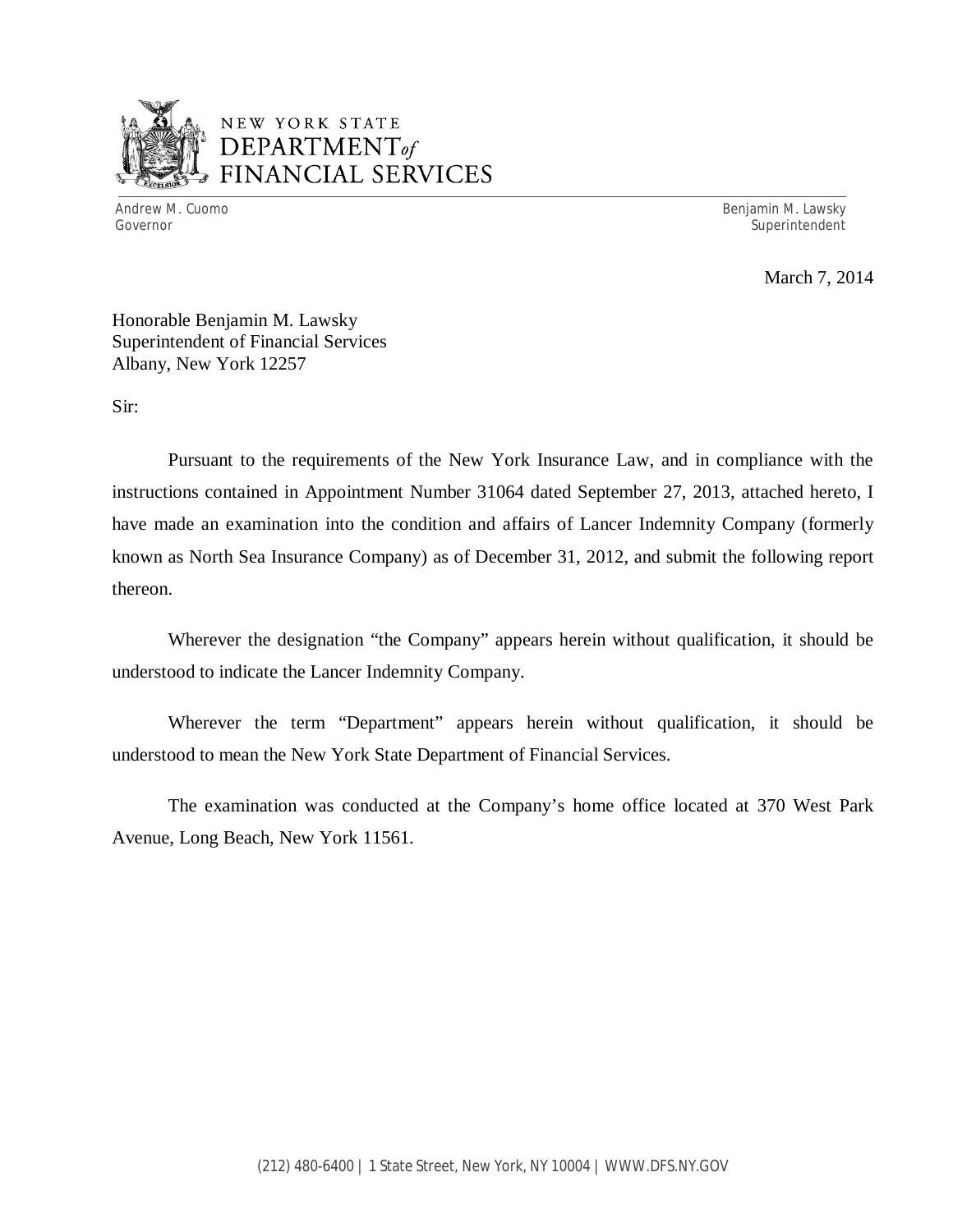**1. SCOPE OF EXAMINATION** 

<span id="page-3-0"></span> multi-state insurer. The previous examination was conducted as of December 31, 2008. This examination covered the four-year period from January 1, 2009 through December 31, 2012. Transactions occurring subsequent to this period were reviewed where deemed appropriate by the examiner. The Department has participated in a coordinated group examination of the Company, a

 coordinating state. It was performed concurrently with the examination of Lancer Insurance Company ("LIC"), an affiliated insurer domiciled in Illinois. The examination was conducted in conjunction with the state of Illinois, which acted as the

 Commissioners ("NAIC") Financial Condition Examiners Handbook ("Handbook"), which requires that we plan and perform the examination to evaluate the financial condition and identify prospective risks of the Company by obtaining information about the Company including corporate governance, identifying and assessing inherent risks within the Company and evaluating system controls and procedures used to mitigate those risks. This examination also includes assessing the principles used and significant estimates made by management, as well as evaluating the overall financial statement presentation, management's compliance with Statutory Accounting Principles and annual statement instructions when applicable to domestic state regulations. This examination was conducted in accordance with the National Association of Insurance

 accordance with the risk-focused examination process. This examination included a review and evaluation of the Company's own control environment assessment. The examiners also relied upon audit work performed by the Company's independent public accountants when appropriate. All financially significant accounts and activities of the Company were considered in

 called for in the Handbook: This examination report includes a summary of significant findings for the following items as

> Significant subsequent events Company history Corporate records Management and control Fidelity bonds and other insurance Territory and plan of operation Growth of Company Loss experience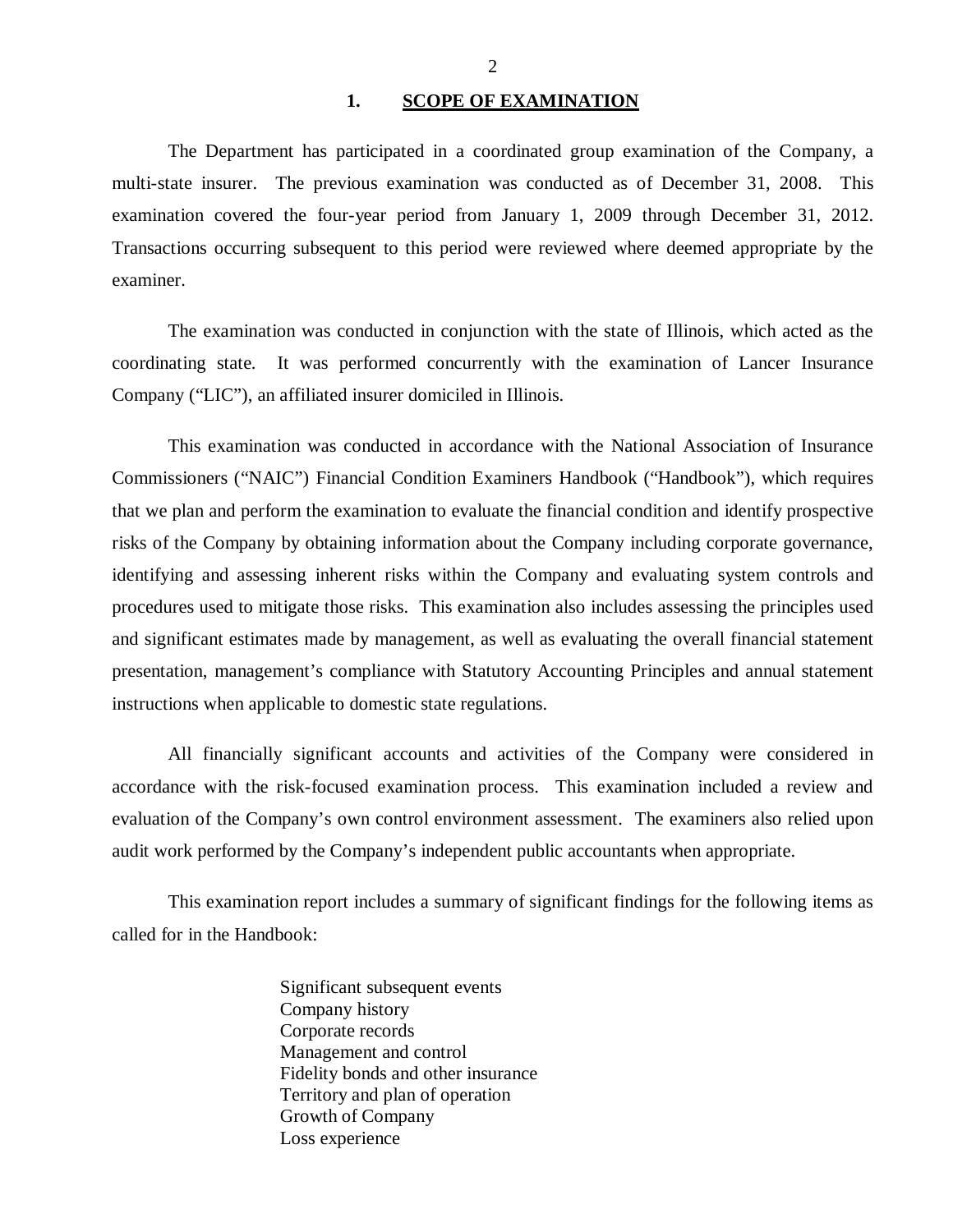Reinsurance Reinsurance Accounts and records Statutory deposits Financial statements Summary of recommendations

<span id="page-4-0"></span> comments and recommendations contained in the prior report on examination. A review was also made to ascertain what action was taken by the Company with regard to

 that involve departures from laws, regulations or rules, or that are deemed to require explanation or This report on examination is confined to financial statements and comments on those matters description.

### **2. DESCRIPTION OF COMPANY**

 York, as the North Sea Insurance Company. It was licensed and commenced business on December 31, 1979. The Company was incorporated on October 26, 1978 under the laws of the State of New

 Company's parent. In 2012 North Sea Holdings Inc. dividended the Company and its remaining assets to Lancer Financial Group and then dissolved. Effective January 1, 2013, the Company changed its name to Lancer Indemnity Company On January 1, 2009, Lancer Financial Group, Inc. purchased North Sea Holdings Inc., the

 Capital paid in is \$4,000,000, consisting of 500,000 shares of common stock with a par value of \$8 per share. Gross paid in and contributed surplus is \$2,800,000. In 2010, the Company increased the par value of its common stock from \$3.20 to \$3.40 per share, which increased paid in capital by \$100,000 and decreased gross paid in and contributed surplus by the same amount. In 2011, the Company received a surplus contribution from its ultimate parent, Lancer Financial Group, Inc., in the amount of \$3,300,000. The \$3,300,000 was used to increase the Company's paid in capital by \$2,300,000 by increasing the par value from \$3.40 to \$8.00 per share. The remaining \$1,000,000 was added to gross paid in and contributed surplus. The following chart shows the changes to paid in capital and gross paid in and contributed surplus during the examination period: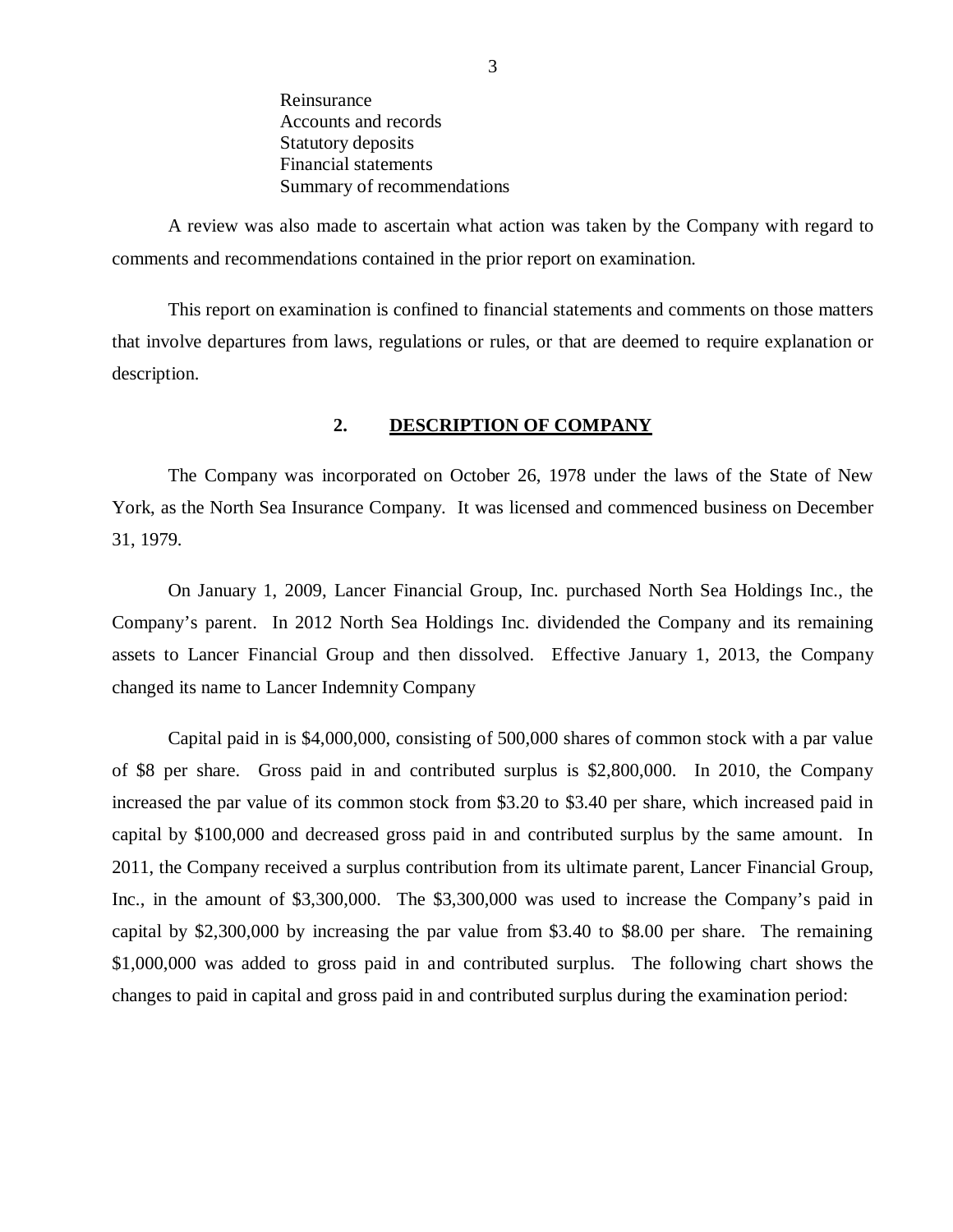<span id="page-5-0"></span>

|            |                                                     | Paid in     | Gross Paid in and   |
|------------|-----------------------------------------------------|-------------|---------------------|
| Date       | Description                                         | Capital     | contributed surplus |
| 1/1/2009   | Beginning balance (500,000 shares at \$3.20/share)  | \$1,600,000 | \$1,900,000         |
| 2010       | Increased par value from \$3.20 to \$3.40/share     | 100,000     | (100,000)           |
| 2011       | Capital contribution and increase in par value from |             |                     |
|            | \$3.40 to \$8.00 per share                          | 2,300,000   | 1,000,000           |
| 12/31/2012 | Ending balance (500,000 shares at \$8.00/share)     | \$4,000,000 | \$2,800,000         |

### A. Management

 Pursuant to the Company's charter and by-laws, management of the Company is vested in a board of directors consisting of not less than seven nor more than thirteen members. However, for the years ending 2011 and 2012, the Company had only six members serving on its board of directors. The board met thirteen times during the period covered by this examination. At December 31, 2012, the board of directors was comprised of the following six members:

| Name and Residence             | <b>Principal Business Affiliation</b>                 |
|--------------------------------|-------------------------------------------------------|
| Robert F. Boyle                | Executive Vice President and Chief Operating Officer, |
| Massapequa, NY                 | <b>Lancer Indemnity Company</b>                       |
| Leonard S. Caronia             | Co-Chairman - Financial Institutions Group,           |
| Park Ridge, IL                 | Macquarie Capital                                     |
| George N. Cochran              | Co-Chairman - Financial Institutions Group,           |
| Kenilworth, IL                 | Macquarie Capital                                     |
| David P. Delaney, Jr.          | President,                                            |
| Ponte Vedra Beach, FL          | Lancer Insurance Company                              |
| Timothy D. Delaney             | Senior Executive Vice President,                      |
| Islamorado, FL                 | Lancer Insurance Company                              |
| John N. Lombardo<br>Naples, FL | Retired                                               |

 Insurance Law and Article III, Section 3.01 of its own by-laws and maintain at least seven members on its board of directors. Subsequent to the examination date, the Company's board of directors appointed an additional board member. It is recommended that the Company comply with Section  $1201(a)(5)(B)(v)$  of the New York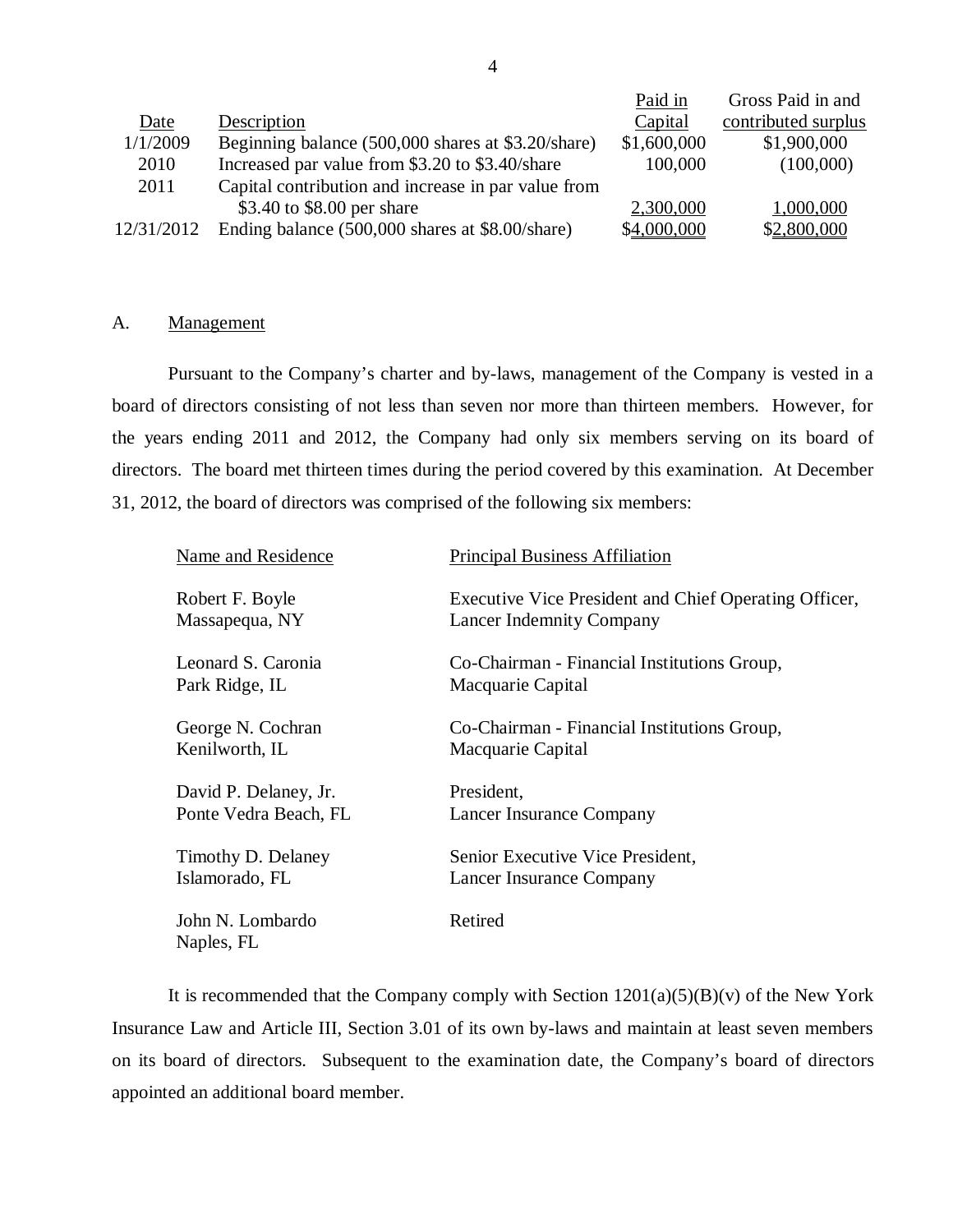<span id="page-6-0"></span> period indicated that the meetings were generally well attended and each board member had an acceptable record of attendance. A review of the minutes of the board of directors' meetings held during the examination

As of December 31, 2012, the principal officers of the Company were as follows:

| Name                  | Title                                                |
|-----------------------|------------------------------------------------------|
| David P. Delaney, Jr. | President                                            |
| John A. Petrilli      | Secretary                                            |
| Alistair T. Lind      | Chief Financial Officer and Treasurer                |
| Robert F. Boyle       | Executive Vice President and Chief Operating Officer |
| Wayne S. Ricci        | <b>Executive Vice President</b>                      |

### B. Territory and Plan of Operation

 however, during the period covered by this examination, it has only written in three states: New Jersey, New York and Pennsylvania. As of the examination date, the Company was authorized to transact the kinds of insurance as defined in the following numbered paragraphs of Section 1113(a) of the New York Insurance Law: As of December 31, 2012, the Company was licensed to write business in nineteen states,

| P <u>aragraph</u> | Line of Business                               |
|-------------------|------------------------------------------------|
| 3                 | Accident & health                              |
| 4                 | Fire                                           |
| 5                 | Miscellaneous property                         |
| 6                 | Water damage                                   |
| 7                 | Burglary and theft                             |
| 8                 | Glass                                          |
| 9                 | Boiler and machinery                           |
| 10                | Elevator                                       |
| 12                | Collision                                      |
| 13                | Personal injury liability                      |
| 14                | Property damage liability                      |
| 15                | Workers' compensation and employers' liability |
| 16                | Fidelity and surety                            |
| 19                | Motor vehicle and aircraft physical damage     |
| 20                | Marine and inland marine                       |
| 21                | Marine protection and indemnity                |

 incident to coverages contemplated under paragraphs 20 and 21 of Section 1113(a), including insurances described in the Longshoremen's and Harbor Workers' Compensation Act (Public Law The Company is empowered to transact such workers' compensation insurance as may be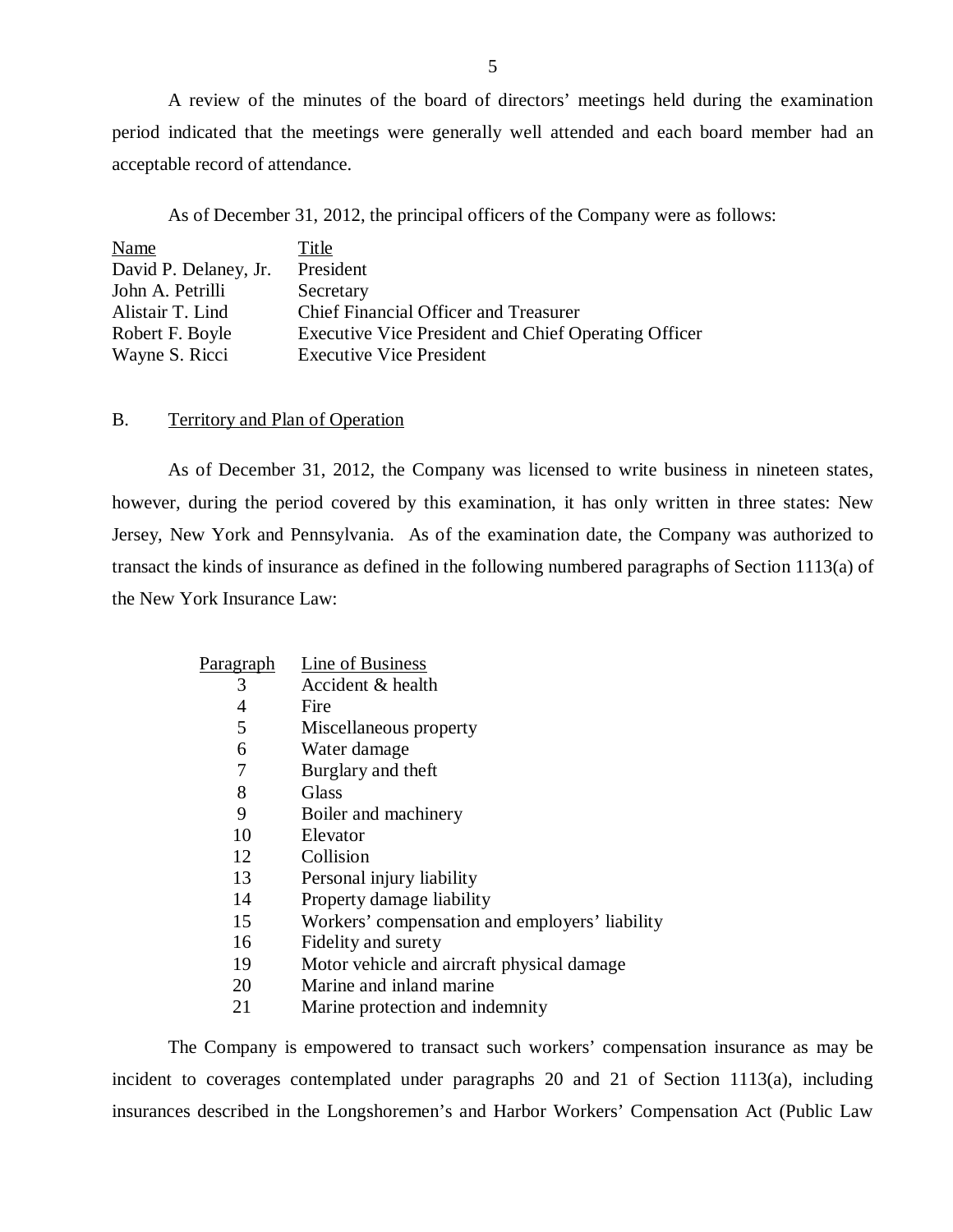No. 803, 69 Cong. as amended; 33 USC Section 901 et seq. as amended). In addition, the Company is licensed to write Special Risk Insurance pursuant to Article 63 of the New York Insurance Law.

 Based on the lines of business for which the Company is licensed and it's current capital structure, and pursuant to the requirements of Articles 13, 41 and 63 of the New York Insurance Law, the Company is required to maintain a minimum surplus to policyholders of \$1,950,000.

 allied lines coverage to small and medium-size businesses. The operations are geographically concentrated in the New York City and Long Island, NY, regions. The Company specializes in providing commercial multiple peril, general liability, fire and

 in New York State for the period under examination: The following schedule shows the direct premiums written by the Company both in total and

| Calendar Year |                       | <b>Total Premiums</b> | Premiums Written in New York State |
|---------------|-----------------------|-----------------------|------------------------------------|
|               | <b>New York State</b> |                       | as a Percentage of Total Premium   |
| 2009          | \$4,102,298           | \$4,582,302           | 89.52%                             |
| 2010          | \$3,932,124           | \$4,437,643           | 88.61%                             |
| 2011          | \$4,942,088           | \$5,698,426           | 86.41%                             |
| 2012          | \$5,363,860           | \$6,321,685           | 84.85%                             |

### C. Reinsurance

 The Company does not assume any reinsurance business. The Company has structured its ceded reinsurance program to limit its maximum risk as follows:

| Type of Treaty                                      | Cession                                                                                                                           |
|-----------------------------------------------------|-----------------------------------------------------------------------------------------------------------------------------------|
| Multiple Line $-$ Excess of Loss<br><b>Property</b> | $$750,000$ excess of \$250,000 each risk in any one<br>occurrence; limit \$2,250,000 for all risks in any one<br>loss occurrence. |
| Casualty                                            | $$750,000$ excess of \$250,000 ultimate net loss, any<br>one loss occurrence.                                                     |
| Casualty Excess of Loss                             | excess of $$1,000,000$<br>\$1,000,000<br>each<br>per<br>occurrence.                                                               |
| Casualty Clash                                      | \$2,000,000<br>of $$2,000,000$<br>excess<br>each<br>per<br>occurrence.                                                            |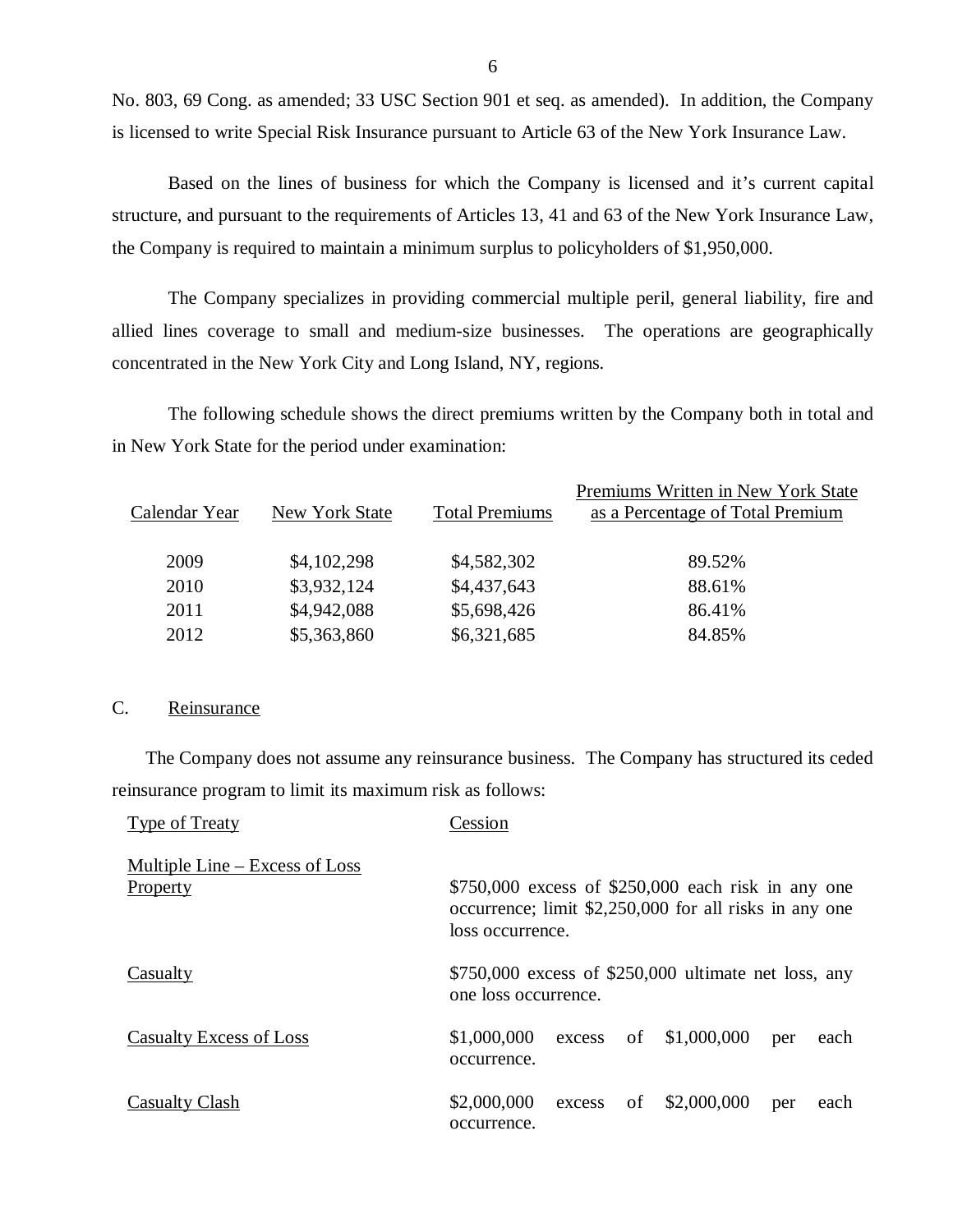<span id="page-8-0"></span>Type of Treaty Cession

| Property Per Risk Excess of Loss    | \$1,250,000 excess of \$1,000,000 each risk, any one<br>loss occurrence. |
|-------------------------------------|--------------------------------------------------------------------------|
| Property Catastrophe Excess of Loss | \$5,000,000 excess of \$1,000,000 per occurrence.                        |

 All ceded business was with an authorized reinsurer and all reinsurance agreements in effect as of the examination date were reviewed and found to contain the required clauses, including an insolvency clause, meeting the requirements of Section 1308 of the New York Insurance Law.

 The examination review found that the Schedule F data reported by the Company in its filed annual statement accurately reflected its reinsurance transactions. Additionally, management has represented that all material ceded reinsurance agreements transfer both underwriting and timing risk as set forth in SSAP No. 62R. Representations were supported by appropriate risk transfer analyses and an attestation from the Company's Chief Executive Officer and Chief Financial Officer pursuant to the NAIC Annual Statement Instructions. The review found that the Company was not a party to any finite reinsurance agreements. All ceded reinsurance agreements were accounted for utilizing reinsurance accounting as set forth in SSAP No. 62R.

### D. Holding Company System

 of Lancer Financial Group Inc., an Illinois corporation. The Company is a member of the Lancer Financial Group and is a wholly-owned subsidiary

 indicated that such filings were complete and were filed in a timely manner pursuant to Article 15 of the New York Insurance Law and Department Regulation 52. A review of the Holding Company Registration Statements filed with this Department

7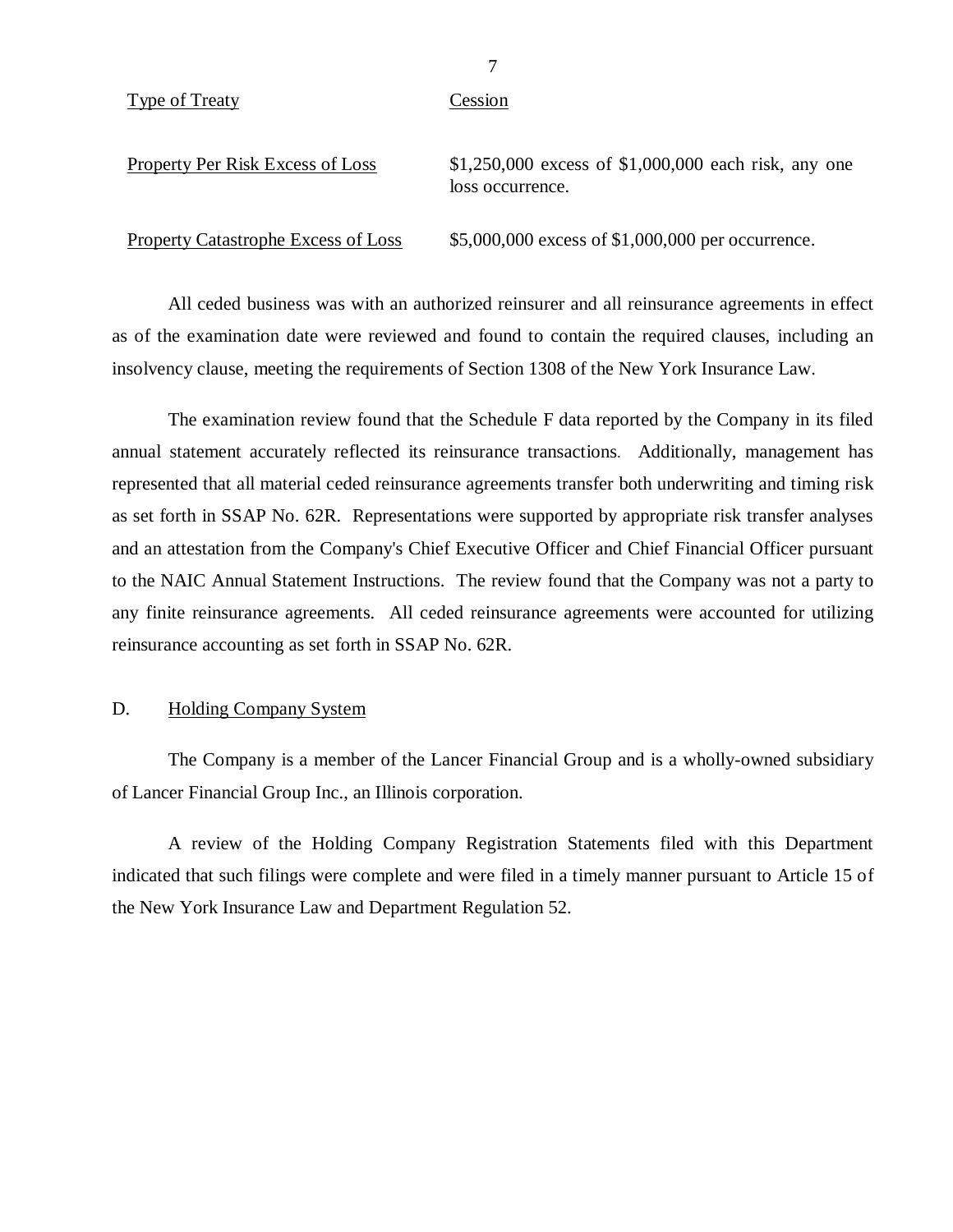

The following is an abridged chart of the holding company system at December 31, 2012:

**\*** - Ownership of Lancer Financial Group, Inc. is as follows:

 David P. Delaney, Jr. 11 shares (17.74%) Timothy D. Delaney, 11 shares (17.74%) Oxford Group, LLC, 6shares (9.68%) David P. Delaney, Jr. 2010 GRAT, 9 shares (14.52%) Timothy D. Delaney, 2010 GRAT, 9 shares (14.52%) David P. Delaney, Jr. 2011 GST Trust, 8 shares (12.90%) Timothy D. Delaney, 2011 GST Trust, 8 shares (12.90%) Common Shares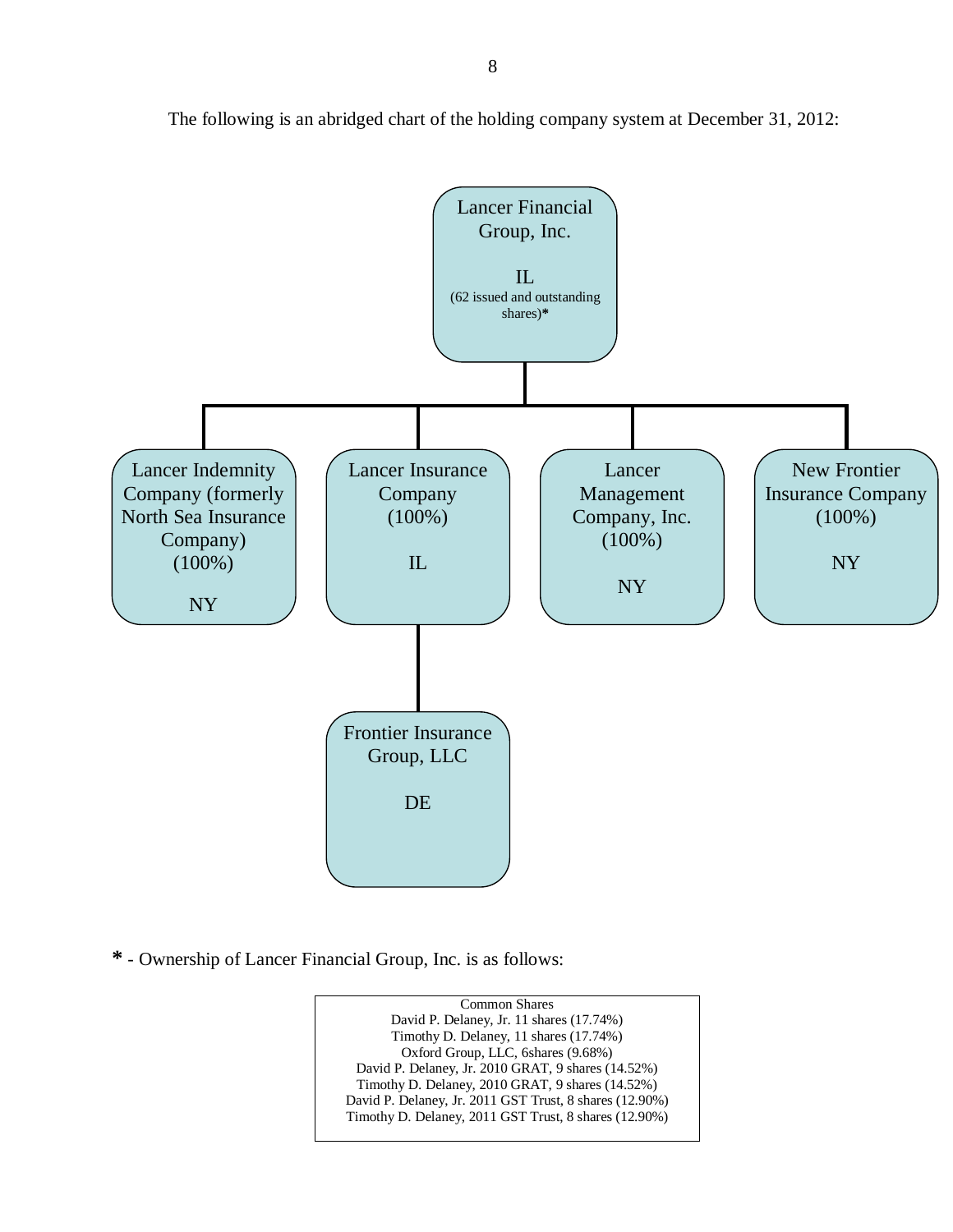<span id="page-10-0"></span> members of its holding company system: At December 31, 2012, the Company was party to the following agreements with other

### Tax Allocation Agreement

 Effective January 1, 2009, the Company entered into a tax allocation agreement with the members of its holding company system. Under this agreement, federal income tax is computed as if the Company were filing a separate federal income tax return, except that income tax benefits are recognized to the extent utilized in a consolidated federal income tax return. The tax allocation agreement provides for the establishment of an escrow account by the parent for the benefit of the Company in order to maintain the Company's rights to recoup federal income taxes paid to the parent in the event of future net losses.

### Inter-Company Expense Agreement

 Effective January 1, 2009, the Company entered into an intercompany expense agreement with affiliates Lancer Insurance Company, an Illinois domestic insurance company and Lancer Management Company, Inc., a New York corporation. The agreement provides for the purchasing of services and use of a facility related to the operation of the respective businesses. This includes, but is not limited to office space, data processing, personnel, legal, auditing and other services.

### Underwriting Management Agreement

 Effective July 1, 2012, the Company entered into an underwriting management agreement with an affiliate, Lancer Management Company, Inc. ("LMC"), a New York corporation. The agreement grants LMC the authority to act as underwriting manager for the Company in the marketing, solicitation, binding and issuance of policies of insurance.

 Insurance Law. All agreements were filed with the Department as required by Section 1505 of the New York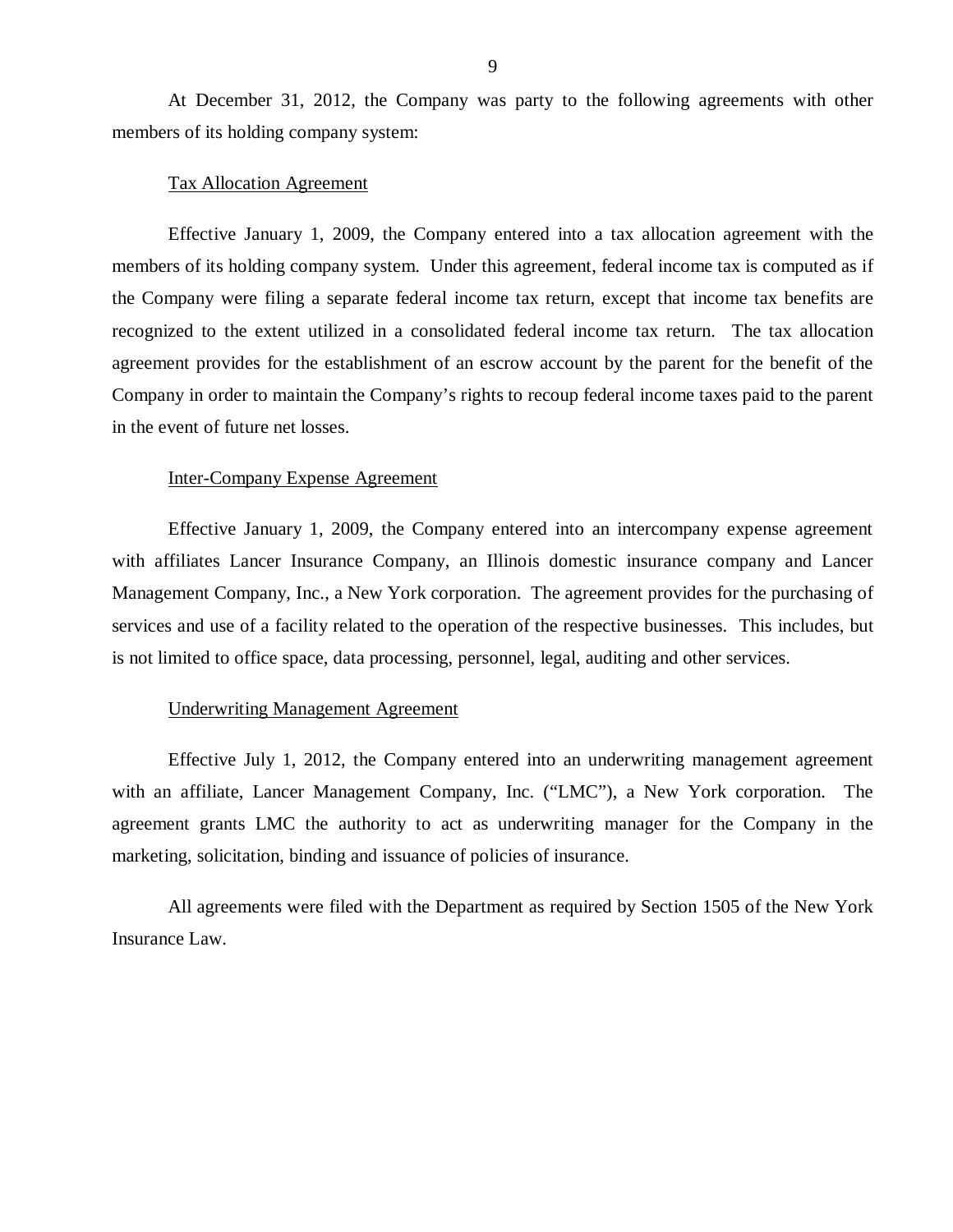### E. Significant Operating Ratios

The following ratios have been computed as of December 31, 2012, based upon the results of this examination:

| Net premiums written to surplus as regards policyholders                               | .35 to 1 |
|----------------------------------------------------------------------------------------|----------|
| Liabilities to liquid assets (cash and invested assets less investments in affiliates) | 42%      |
| Premiums in course of collection to surplus as regards policyholders                   | 7%       |

 Information System of the National Association of Insurance Commissioners. All of the above ratios fall within the benchmark ranges set forth in the Insurance Regulatory

 four-year period covered by this examination: The underwriting ratios presented below are on an earned/incurred basis and encompass the

|                                              | Amounts     | Ratios  |
|----------------------------------------------|-------------|---------|
| Losses and loss adjustment expenses incurred | \$3,827,010 | 55.10%  |
| Other underwriting expenses incurred         | 4,898,283   | 70.52   |
| Net underwriting loss                        | (1.779.390) | (25.62) |
| Premiums earned                              | \$6,945,903 | 100.00% |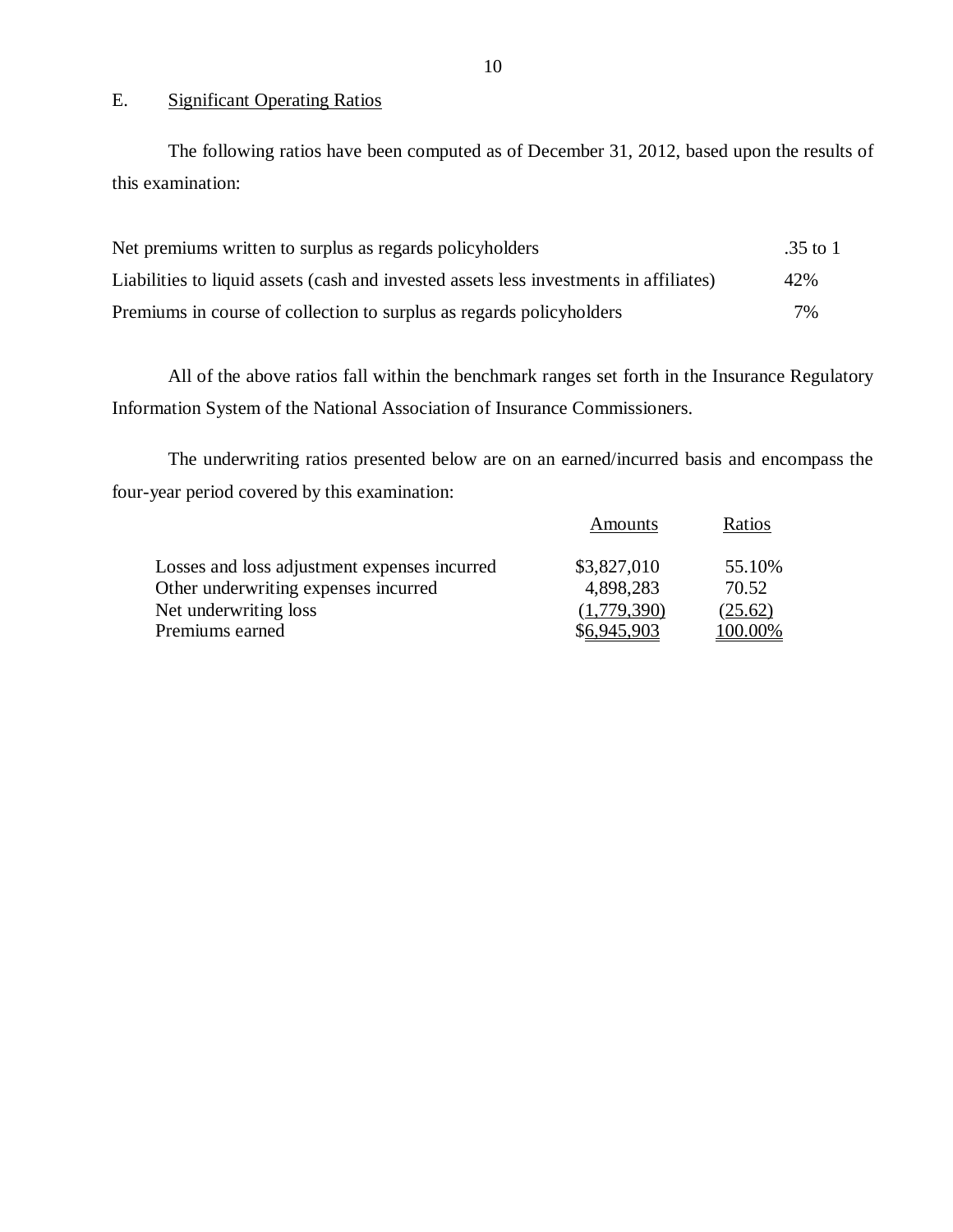### **3. FINANCIAL STATEMENTS**

### A. **Balance Sheet**

 December 31, 2012 as determined by this examination and as reported by the Company: The following shows the assets, liabilities and surplus as regards policyholders as of

| Assets                                               | Assets       | Assets Not<br>Admitted | Net Admitted<br>Assets |
|------------------------------------------------------|--------------|------------------------|------------------------|
| <b>Bonds</b>                                         | \$13,494,229 | \$<br>$\theta$         | \$13,494,229           |
| Cash, cash equivalents and short-term investments    | 1,223,384    |                        | 1,223,384              |
| Receivables for securities                           | 5,100        |                        | 5,100                  |
| Investment income due and accrued                    | 91,595       |                        | 91,595                 |
| Uncollected premiums and agents' balances in the     |              |                        |                        |
| course of collection                                 | 713,269      |                        | 713,269                |
| Deferred premiums, agents' balances and              |              |                        |                        |
| installments booked but deferred and not yet due     | 302,847      |                        | 302,847                |
| Amounts recoverable from reinsurers                  | 157,933      |                        | 157,933                |
| Current federal and foreign income tax               |              |                        |                        |
| recoverable and interest thereon                     | 115,880      |                        | 115,880                |
| Net deferred tax asset                               | 298,628      | 30,514                 | 268,114                |
| Receivables from parent, subsidiaries and affiliates | 18,772       |                        | 18,772                 |
| Aggregate write-ins for other than invested assets   | 24,834       | 24,834                 |                        |
| <b>Total assets</b>                                  | \$16,446,471 | \$55,348               | \$16,391,123           |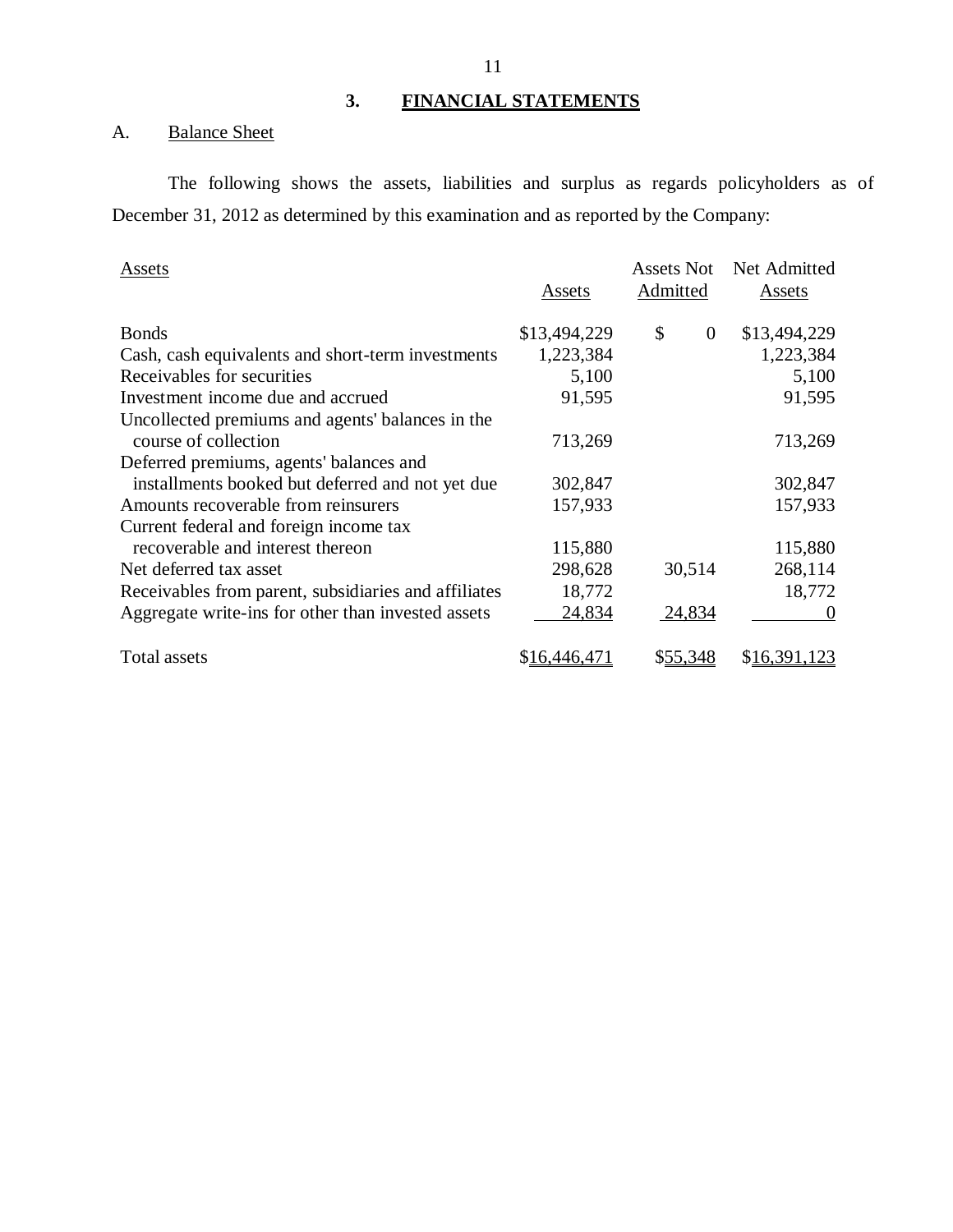Liabilities, surplus and other funds

| Liabilities                                                    |             |              |
|----------------------------------------------------------------|-------------|--------------|
| Losses and loss adjustment expenses                            |             | \$3,168,055  |
| Other expenses (excluding taxes, licenses and fees)            |             | 56,010       |
| Taxes, licenses and fees (excluding federal and foreign income |             |              |
| taxes)                                                         |             | 25,693       |
| Unearned premiums                                              |             | 2,937,699    |
| Ceded reinsurance premiums payable (net of ceding              |             |              |
| commissions)                                                   |             | 382,756      |
| <b>Total liabilities</b>                                       |             | \$6,570,213  |
| <b>Surplus and Other Funds</b>                                 |             |              |
| Common capital stock                                           | \$4,000,000 |              |
| Gross paid in and contributed surplus                          | 2,800,000   |              |
| Unassigned funds (surplus)                                     | 3,020,910   |              |
| Surplus as regards policyholders                               |             | 9,820,910    |
| Total liabilities, surplus and other funds                     |             | \$16,391,123 |

Note: The Internal Revenue Service has commenced a limited scope audit of the consolidated Federal Income Tax returns for tax years 2010 and 2011. The examiner is unaware of any potential exposure of the Company to any tax assessment and no liability has been established herein relative to such contingency.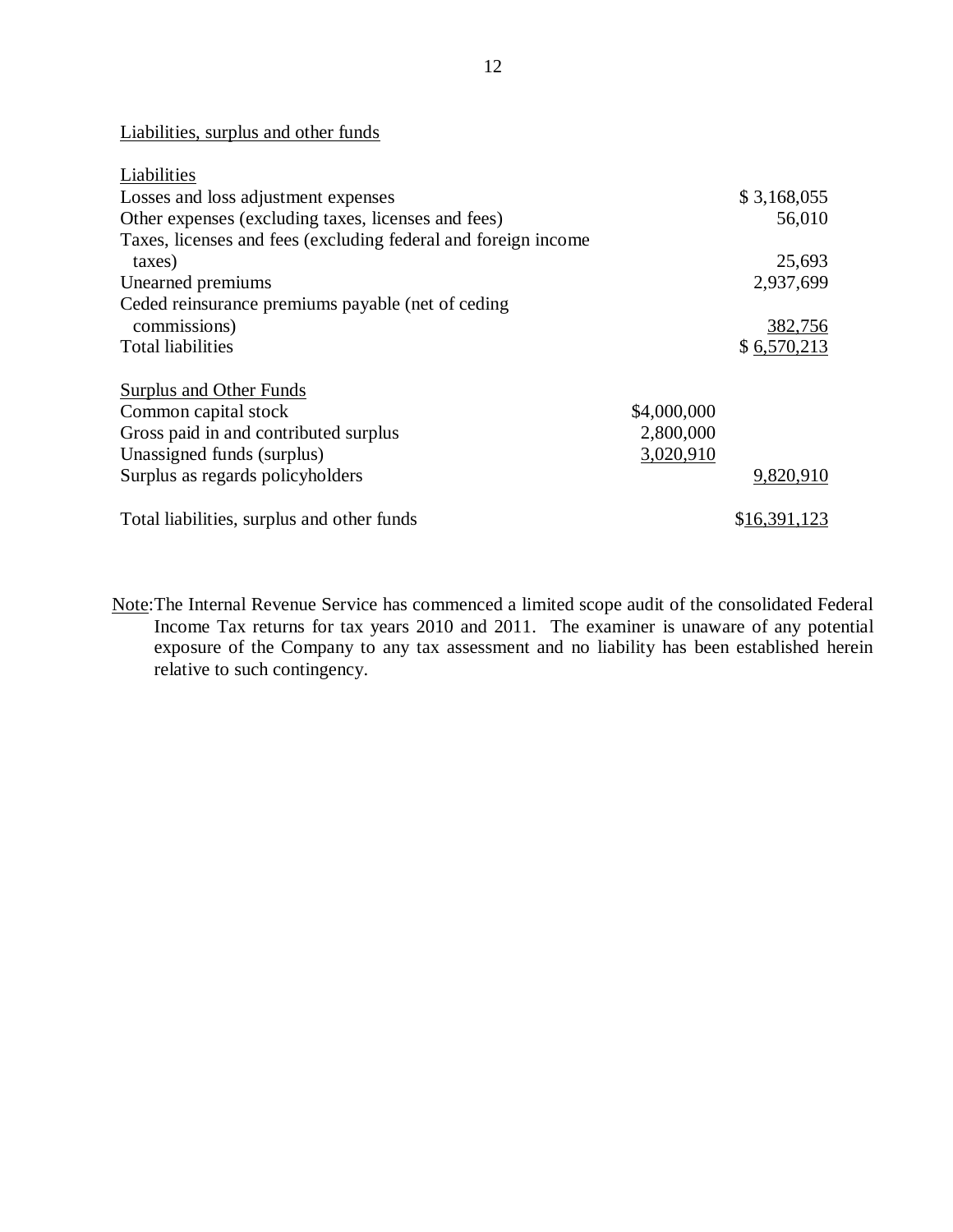### B. Statement of Income

 Surplus as regards policyholders increased \$3,639,041 during the four-year examination period January 1, 2009 through December 31, 2012, detailed as follows:

| <b>Underwriting Income</b>                                                                                                                                              |                                             |               |
|-------------------------------------------------------------------------------------------------------------------------------------------------------------------------|---------------------------------------------|---------------|
| Premiums earned                                                                                                                                                         |                                             | \$6,945,903   |
| Deductions:<br>Losses and loss adjustment expenses incurred<br>Other underwriting expenses incurred                                                                     | \$3,827,010<br>4,898,283                    |               |
| Total underwriting deductions                                                                                                                                           |                                             | 8,725,293     |
| Net underwriting loss                                                                                                                                                   |                                             | \$(1,779,390) |
| <b>Investment</b> Income                                                                                                                                                |                                             |               |
| Net investment income earned<br>Net realized capital gain                                                                                                               | \$1,402,474<br>436,035                      |               |
| Net investment gain or (loss)                                                                                                                                           |                                             | 1,838,509     |
| Other Income                                                                                                                                                            |                                             |               |
| Net gain or (loss) from agents' or premium balances charged off<br>Finance and service charges not included in premiums<br>Aggregate write-ins for miscellaneous income | $\mathcal{S}$<br>(5,519)<br>8,000<br>32,765 |               |
| Total other income                                                                                                                                                      |                                             | 35,246        |
| Net income before federal and foreign income taxes                                                                                                                      |                                             | \$<br>94,365  |
| Federal and foreign income taxes incurred                                                                                                                               |                                             | (158, 532)    |
| Net Income                                                                                                                                                              |                                             | \$ 252,897    |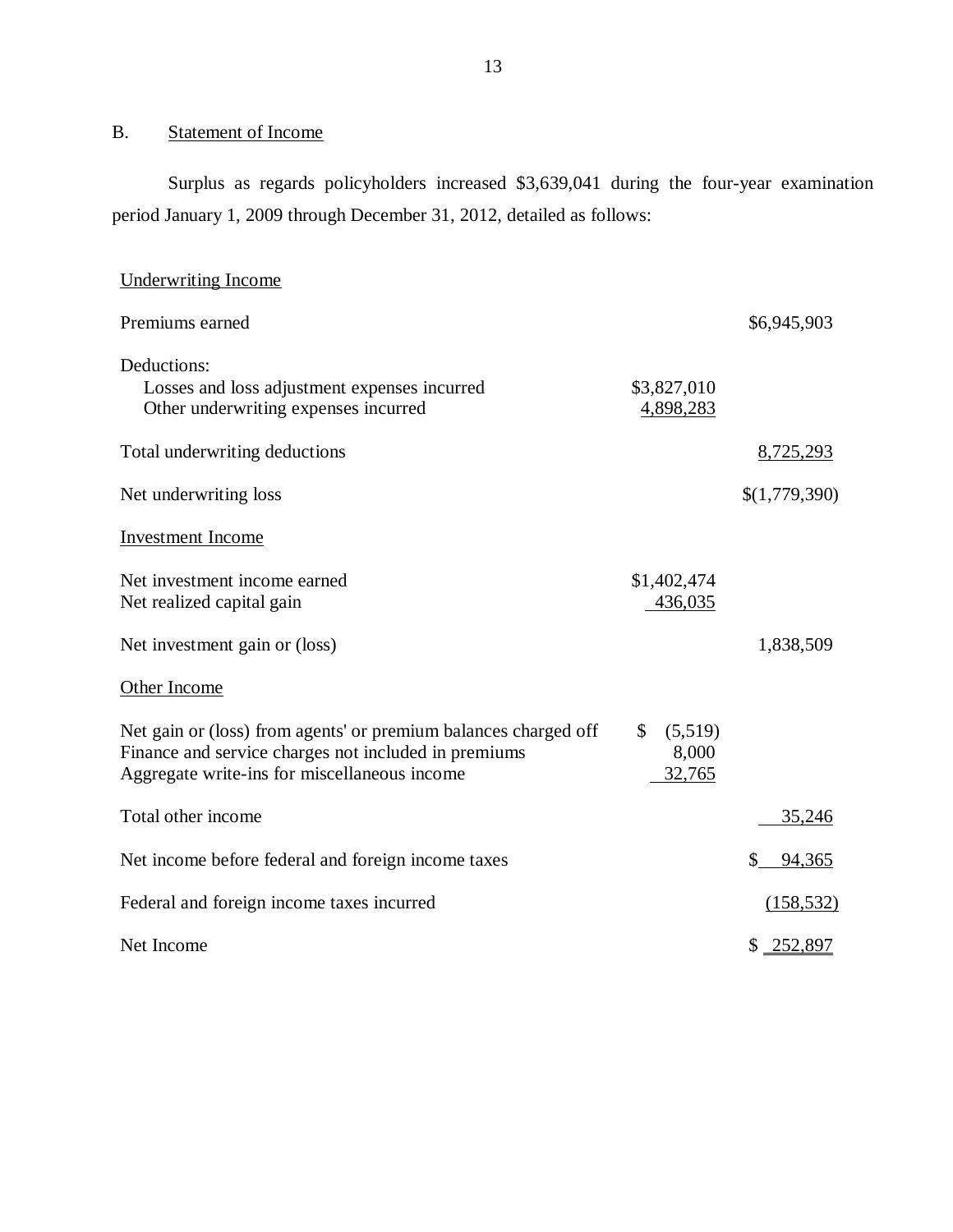|                                                | Gains in<br><b>Surplus</b> | Losses in<br><b>Surplus</b> |             |
|------------------------------------------------|----------------------------|-----------------------------|-------------|
| Net income                                     | \$252,897                  |                             |             |
| Net unrealized capital gains or (losses)       | 108,377                    |                             |             |
| Change in net deferred income tax              |                            | 83,573                      |             |
| Change in nonadmitted assets                   | 61,340                     |                             |             |
| Capital changes paid in                        | 2,400,000                  |                             |             |
| Surplus adjustments paid in                    | 900,000                    |                             |             |
| Net increase in surplus                        | \$3,722,614                | \$83,573                    | \$3,639,041 |
| Surplus as regards policyholders per report on |                            |                             |             |
| examination as of December 31, 2012            |                            |                             |             |

### **4. LOSSES AND LOSS ADJUSTMENT EXPENSES**

 Company as of December 31, 2012. The examination analysis of the Loss and loss adjustment expense reserves was conducted in accordance with generally accepted actuarial principles and statutory accounting principles, including the NAIC Accounting Practices & Procedures Manual, Statement of Statutory Accounting Principle No. 55 ("SSAP No. 55"). The data underlying our analysis was derived from statistical information contained in the Company's internal records and its filed annual statements. The examination liability for the captioned items of \$3,168,055 is the same as reported by the

Surplus as regards policyholders per report on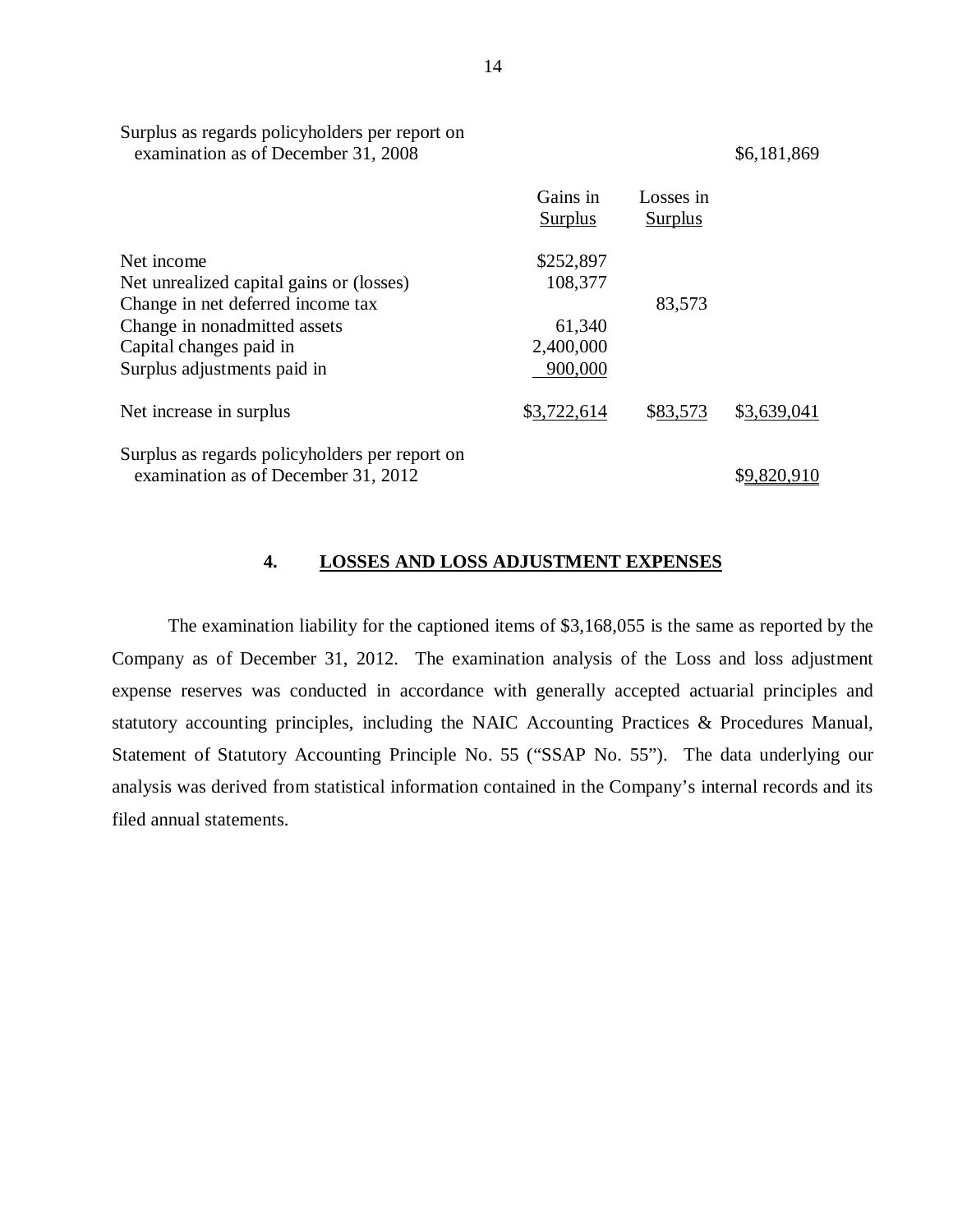### **5. COMPLIANCE WITH PRIOR REPORT ON EXAMINATION**

<span id="page-16-0"></span> The prior report on examination contained one recommendation as follows (page numbers refer to the prior report):

### ITEM PAGE NO.

It is recommended that the Company exercise greater care in preparing 10 Schedule P for future annual statement filings. A. Accounts and Records

The Company has complied with this recommendation.

### **6. SUMMARY OF COMMENTS AND RECOMMENDATIONS**

### ITEM PAGE NO.

A. Management

It is recommended that the company comply with Section 4  $1201(a)(5)(B)(v)$  of the New York Insurance Law and Article III, Section 3.01 of its own by-laws and maintain at least seven members on its board of directors.

 Subsequent to the examination date, the Company's board of directors appointed an additional board member.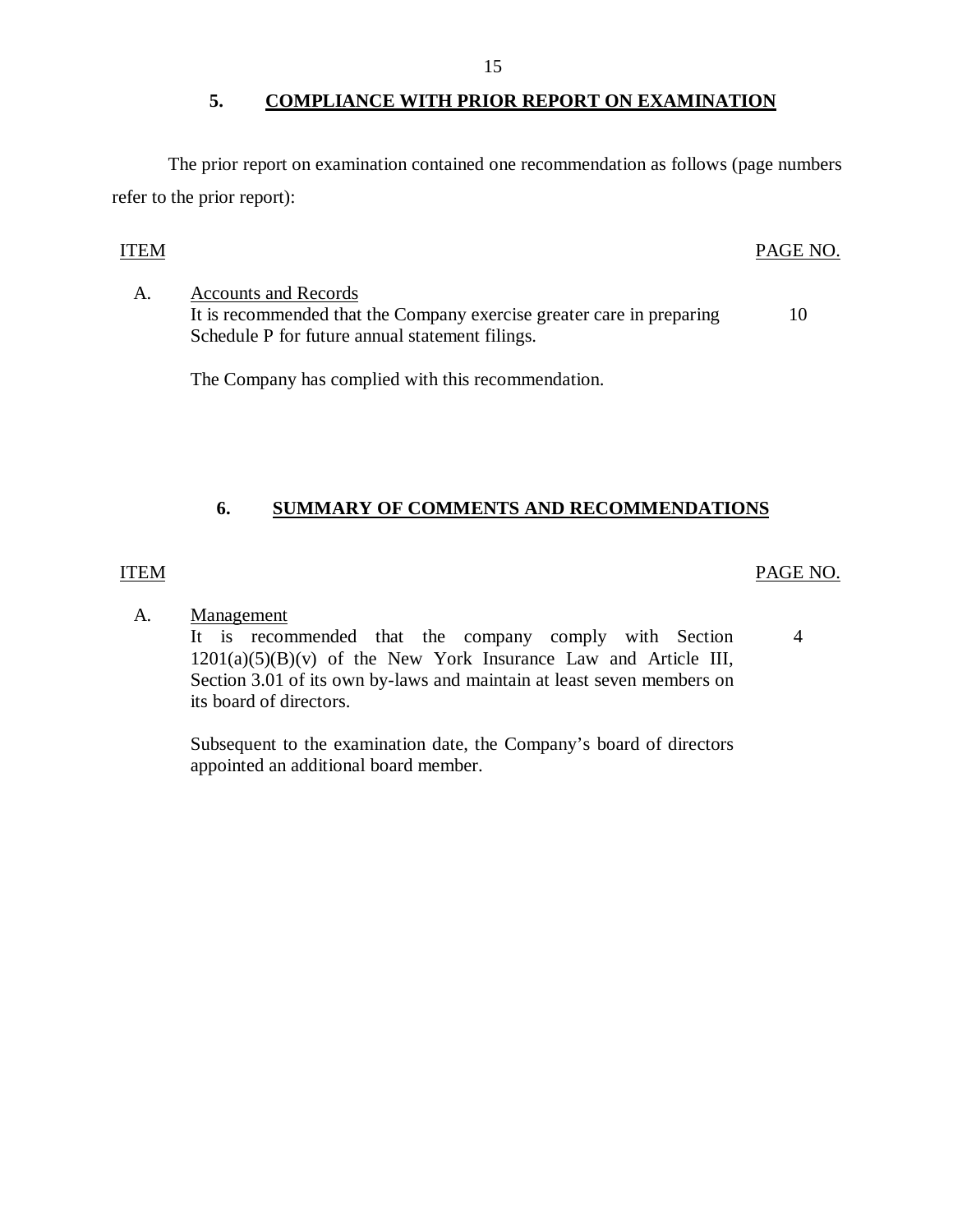Respectfully submitted,

 $\sqrt{s}$ / Bernard Lott

### STATE OF NEW YORK ) COUNTY OF NEW YORK ) )ss:

BERNARD LOTT, being duly sworn, deposes and says that the foregoing report, subscribed by him, is true to the best of his knowledge and belief.

 $\sqrt{s}$ /s/

Bernard Lott

Subscribed and sworn to before me

this  $\_\_\_\_\_\$  day of  $\_\_\_\_\_\_\_\$ , 2014.